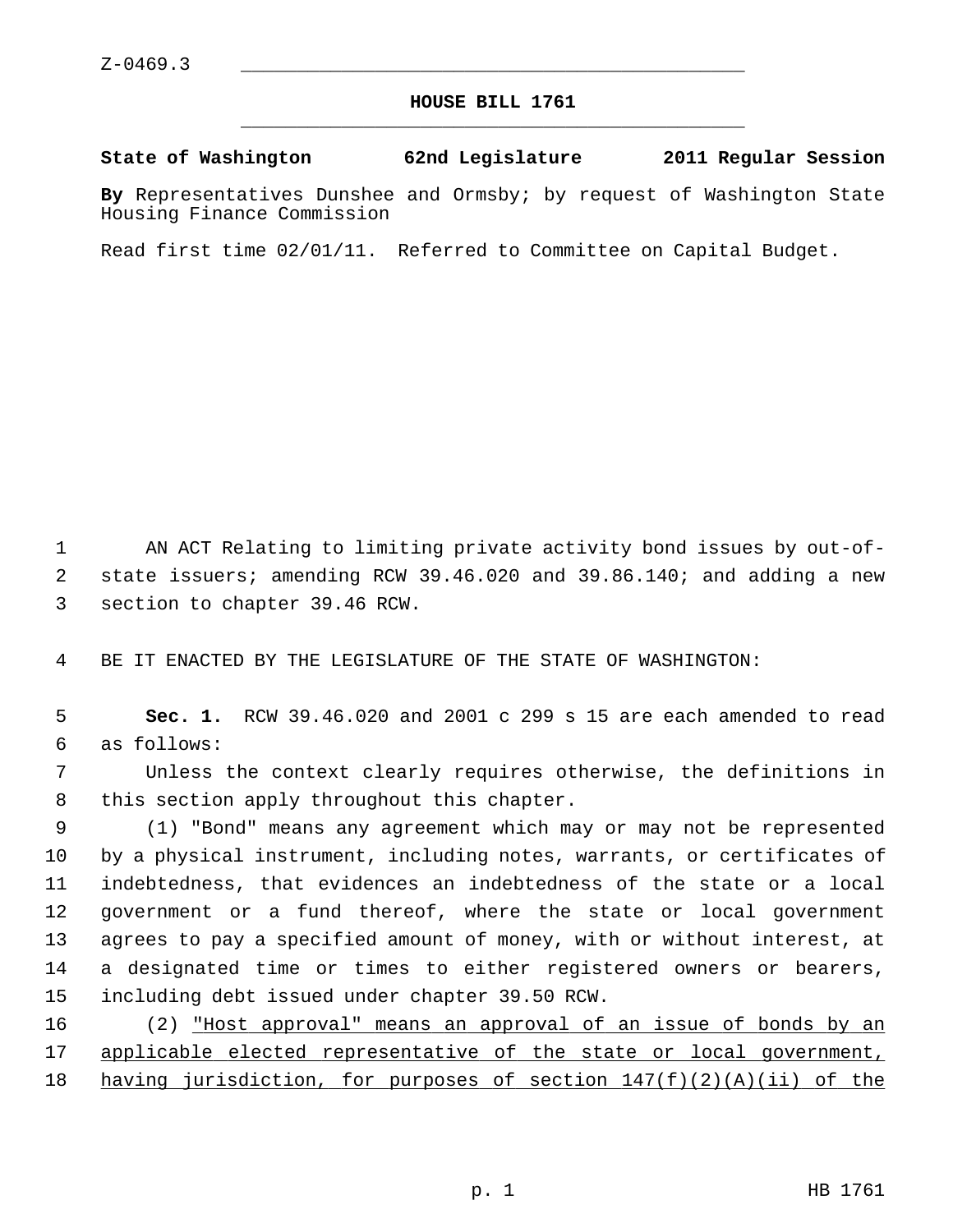1 internal revenue code, over the area in which a facility is located 2 that is to be financed with bonds issued by an issuer that is not the 3 state or a local government.

 4 (3) "Local government" means any county, city, town, special 5 purpose district, political subdivision, municipal corporation, or 6 quasi municipal corporation, including any public corporation created 7 by such an entity.

8  $((+3))$   $(4)$  "Obligation" means an agreement that evidences an 9 indebtedness of the state or a local government, other than a bond, and 10 includes, but is not limited to, conditional sales contracts, lease 11 obligations, and promissory notes.

12  $((+4))$   $(5)$  "State" includes the state, agencies of the state, and 13 public corporations created by the state or agencies of the state.

14  $((+5))$  (6) "Treasurer" means the state treasurer, county 15 treasurer, city treasurer, or treasurer of any other municipal 16 corporation.

17 NEW SECTION. **Sec. 2.** A new section is added to chapter 39.46 RCW 18 to read as follows:

19 (1) It is the policy of this state that in order to maintain an 20 effective system of monitoring the use of federal subsidies within the 21 state, facilities within the state proposed to be financed with bonds 22 issued by an issuer that does not have jurisdiction over the location 23 of those facilities must receive prior approval from the statewide 24 issuer authorized by the laws of Washington to issue bonds for the 25 proposed project in accordance with this section.

26 (2)(a) At least one hundred twenty days prior to the public hearing 27 for the proposed issuance of bonds for a project located in this state 28 by an issuer formed or organized under the laws of another state, the 29 issuer must notify the statewide issuer authorized under the laws of 30 Washington to issue bonds for the proposed project and provide the 31 information required under (b) of this subsection.

32 (b) The following items and information must be received by the 33 statewide issuer authorized under the laws of Washington to issue bonds 34 for the proposed project:

35 (i) A copy of the proposed notice of public hearing pertaining to 36 the facilities, providing the date and location of the proposed 37 hearing;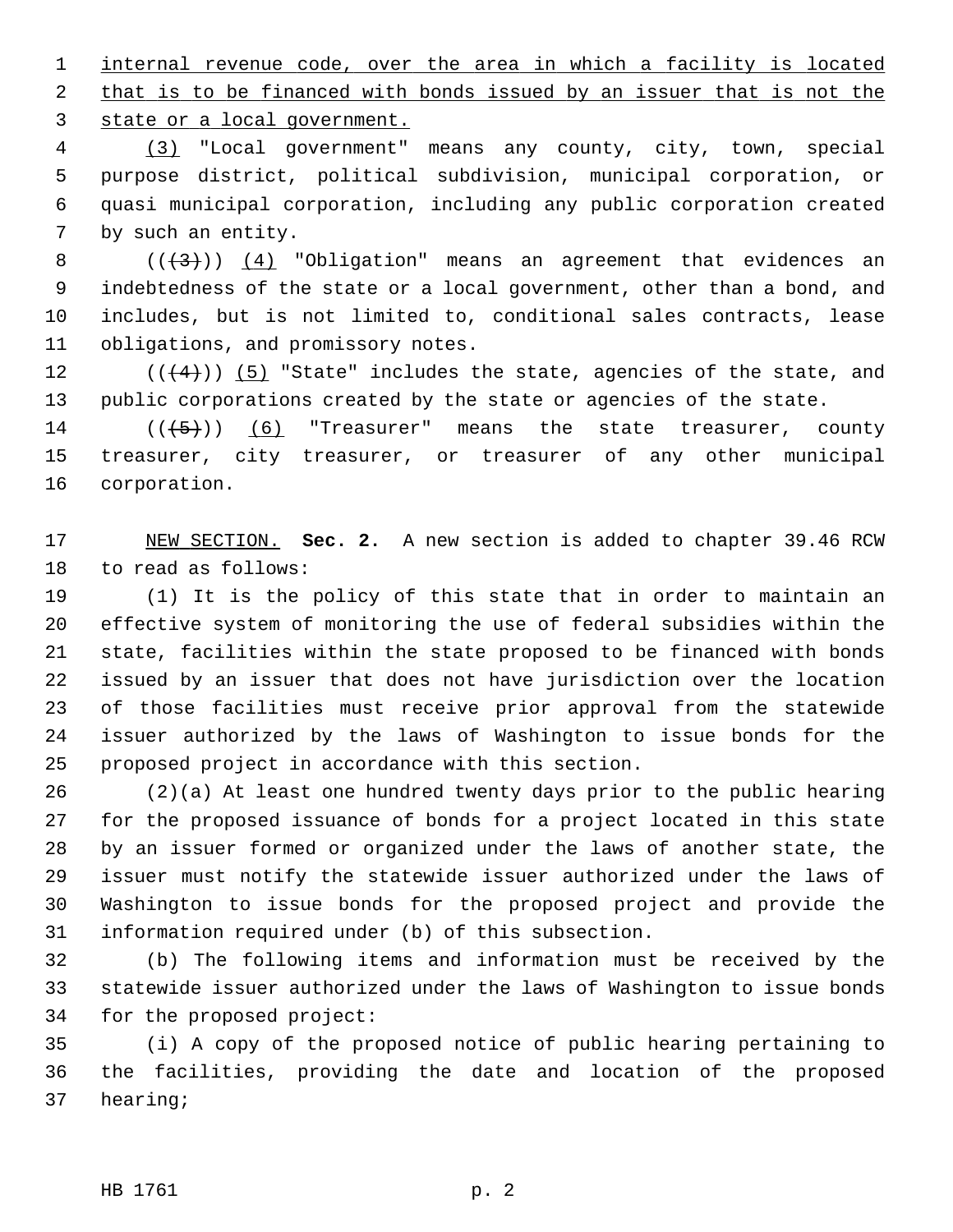1 (ii) The maximum stated principal amount of the bonds;

2 (iii) A description of the facility, including its location;

3 (iv) A description of the plan of finance;

4 (v) The name of the issuer of the bonds;

 5 (vi) The name of the initial owner or principal user of the 6 facility;

 7 (vii) A description of how the project will meet the public policy 8 requirements and objectives of this state including the policies of the 9 statewide issuer under Washington law; and

10 (viii) A check in the amount established by the statewide issuer 11 under Washington law to perform the review.

12 (c) If the statewide issuer authorized to issue the bonds under 13 Washington law determines that the facility and the items and 14 information submitted under (b) of this subsection are consistent with 15 the laws and public policy of the state and are in the best interest of 16 the state, then the statewide issuer shall issue a written approval 17 under this section authorizing the governmental unit to grant its host 18 approval of the public hearing in its discretion.

19 (d) If the statewide issuer authorized to issue the bonds under 20 Washington law determines that the facility and the items and 21 information submitted under (b) of this subsection are not consistent 22 with the laws and public policy of the state and are not in the best 23 interest of the state, then the public hearing may not proceed and the 24 bonds may not be issued by an issuer formed or organized under the laws 25 of another state.

26 **Sec. 3.** RCW 39.86.140 and 2010 1st sp.s. c 6 s 8 are each amended 27 to read as follows:

28 (1) No issuer may receive an allocation of the state ceiling 29 without a certificate of approval from the agency. The agency may not 30 make an allocation of the state ceiling to an issuer formed or 31 organized under the laws of another state.

32 (2) For each state ceiling allocation request, an issuer shall 33 submit to the agency, no sooner than ninety days prior to the beginning 34 of a calendar year for which an allocation of the state ceiling is 35 being requested, a form identifying:

36 (a) The amount of the allocation sought;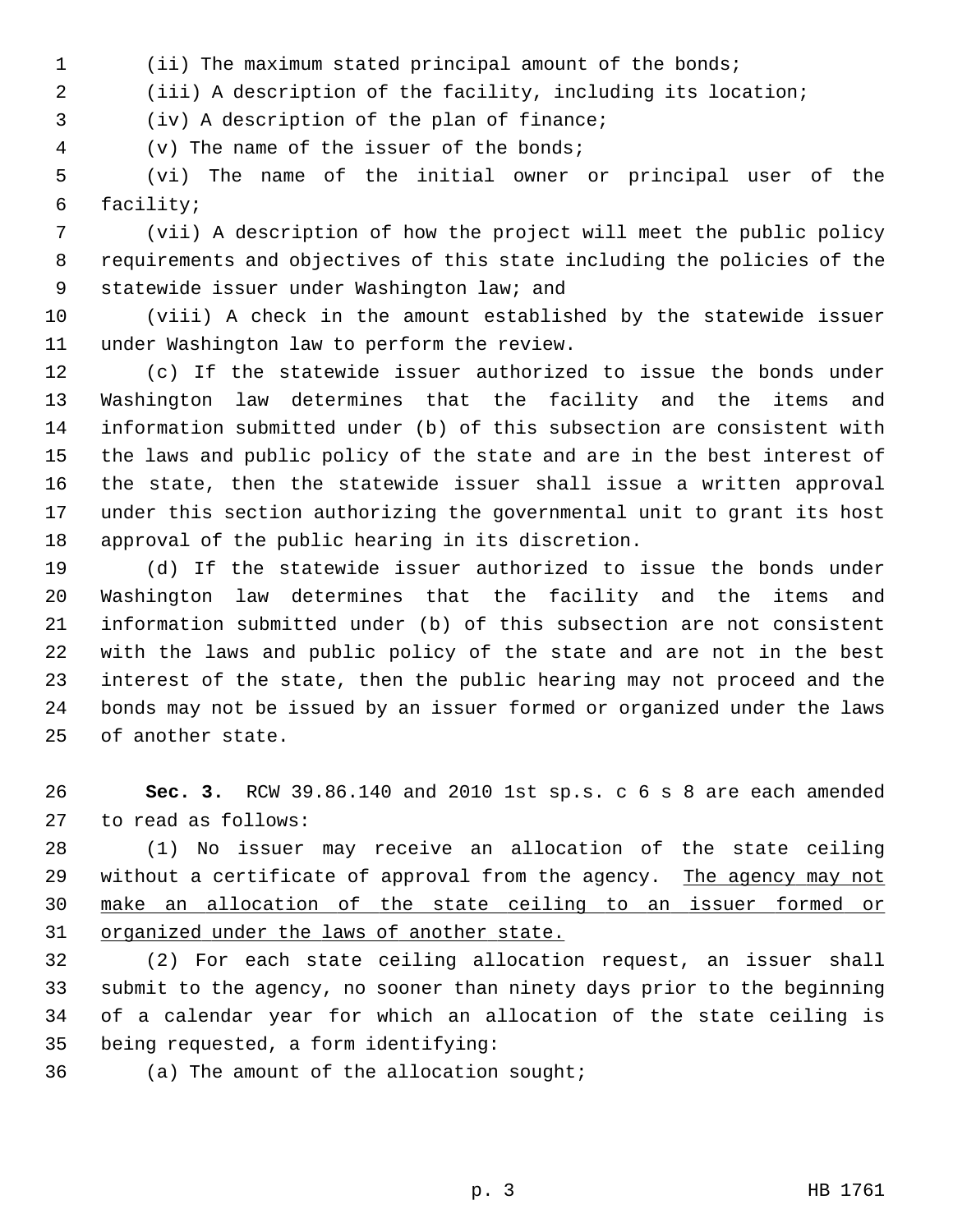1 (b) The bond use category from which the allocation sought would be 2 made;

3 (c) The project or program for which the allocation is requested;

4 (d) The financing schedule for which the allocation is needed; and

 5 (e) Any other such information required by the agency, including 6 information which corresponds to the allocation criteria of RCW 7 39.86.130.

 8 (3) The agency may approve or deny an allocation for all or a 9 portion of the issuer's request. Any denied request, however, shall 10 remain on file with the agency for the remainder of the calendar year 11 and shall be considered for receiving any allocation, reallocation, or 12 carryforward of unused portions of the state ceiling during that 13 period.

14 (4) After receiving an allocation request, the agency shall mail to 15 the requesting issuer a written certificate of approval or notice of 16 denial for an allocation amount, by a date no later than the latest of 17 the following:

18 (a) February 1st of the calendar year for which the request is 19 made;

20 (b) Fifteen days from the date the agency receives an allocation 21 request; or

22 (c) Fifteen days from the date the agency receives a recommendation 23 by the board with regard to a small issue allocation request, should 24 the board choose to review individual requests.

25 (5)(a) For requests of the state ceiling of any calendar year, the 26 following applies to all bond use categories except housing and student 27 loans:

28 (i) Except for housing and student loans, any allocations granted 29 prior to April 1st, for which bonds have not been issued by July 1st of 30 the same calendar year, shall revert to the agency on July 1st of the 31 same calendar year for reallocation unless an extension or carryforward 32 is granted;

33 (ii) Except for housing and student loans, any allocations granted 34 on or after April 1st, for which bonds have not been issued by October 35 15th of the same calendar year, shall revert to the agency on October 36 15th of the same calendar year for reallocation unless an extension or 37 carryforward is granted.